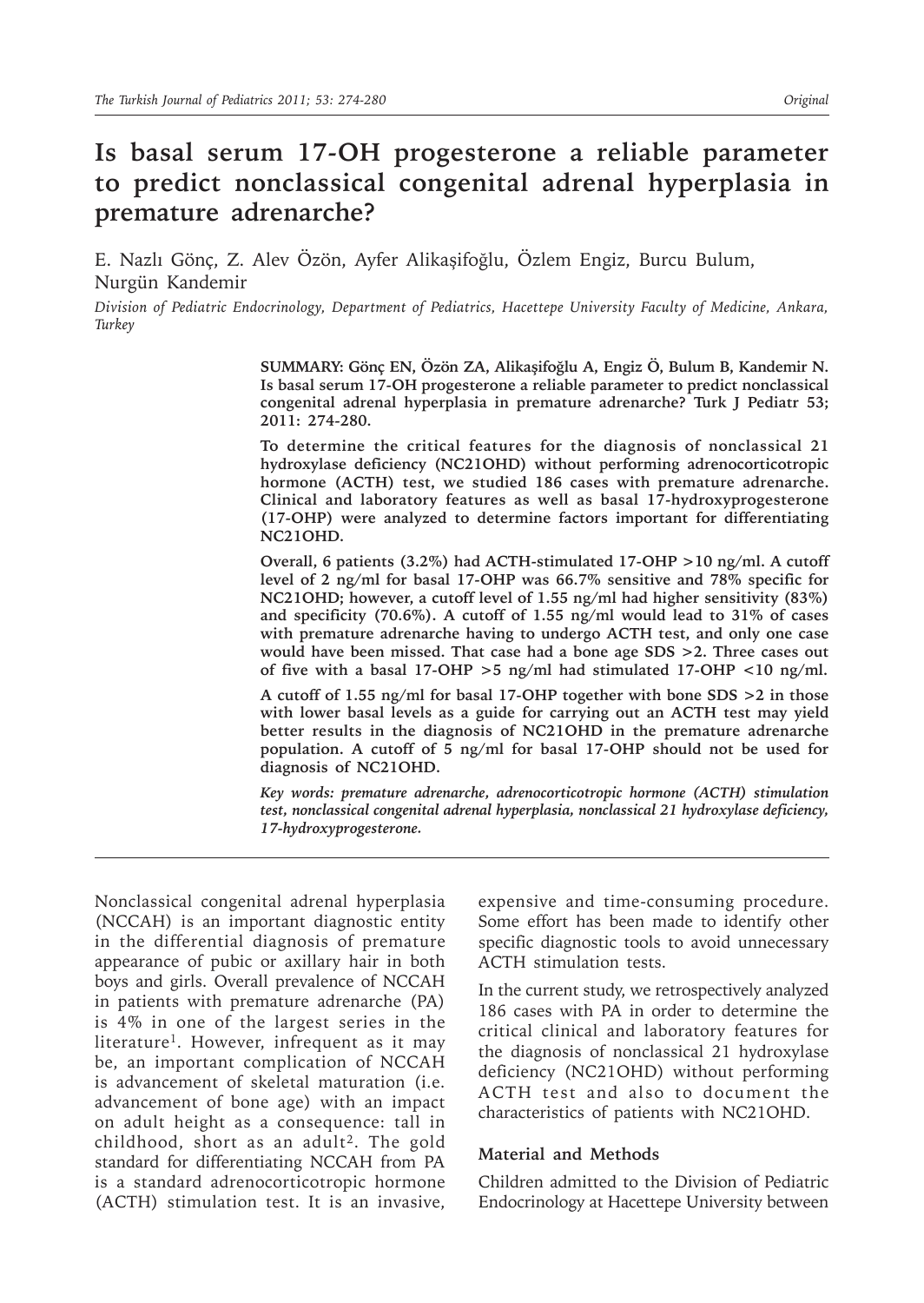1999-2008 with premature pubic or axillary hair development were retrospectively analyzed. Patient records were checked for a presumptive diagnosis of PA and a standard ACTH stimulation test. Patients with a known chronic disease, positive family history for congenital adrenal hyperplasia, those using any medication as well as those with a basal 17- hydroxyprogesterone  $(17-OHP) > 10$  ng/ml were excluded from the analysis. One hundred and eighty-six subjects (158 girls, 28 boys) fulfilled the criteria, and were included in the analysis. All subjects were normotensive. Twenty-nine patients (15.6%) had consanguineous parents.

Chronological and skeletal ages, height and weight were noted from the hospital records. Body mass index (BMI) z-scores<sup>3</sup> and height standard deviation score (SDS) were calculated $4,5$ . Bone age and bone age SDS for chronological age were determined using the method of Greulich and Pyle6.

Basal serum testosterone, dehydroepiandrosterone-sulfate (DHEA-S), androstenedione, 17-OHP, 11-deoxycortisol (S), as well as the gonadotropin levels (and estradiol in the girls) were extracted from patient files. None of the girls had breast development or clitoromegaly, and none of the boys had penile or testicular enlargement. Basal gonadotropin levels were in the prepubertal range in all patients. Basal testosterone levels were <20 ng/ml in all patients, and DHEA-S levels were within the normal pubertal range.

Adrenocorticotropic hormone (ACTH) stimulation test was performed early in the morning after an overnight fast using 0.25 mg ACTH (Synacthen, Ciba-Geigy) injection intravenously. Blood samples were collected for serum 17-OHP and 11-deoxycortisol (S) levels both before and 60 minutes (min) after ACTH injection. None of the patients had elevated basal or stimulated 11-deoxycortisol (S) levels, excluding the diagnosis of 11-hydroxylase deficiency.

The patients were classified into three groups with respect to stimulated 17-OHP levels: Group 1: stimulated 17-OHP levels of 0 - 4.9 ng/ml; Group 2: 17-OHP: 5.0 – 9.9 ng/ml; and Group 3: 17- OHP >10 ng/ml.

# **Hormone Assays**

Serum levels of androstenedione and 17-OHP were measured by radioimmunoassay (RIA) using DSL 3800 and 5000 coated tube kits (USA), respectively. Serum 11-deoxycortisol (S) level was also measured by RIA using coated tube kits of DIA source (Belgium). Serum total DHEA-S level was measured by solidphase, competitive chemiluminescent enzyme immunoassay (Immulite 2000, USA).

# *Statistical Analysis*

All data are presented as mean  $\pm$  standard deviation. The following tests were used to determine the statistical significance: one way ANOVA, Pearson's correlation test and receiver operating characteristics (ROC) analysis. Statistical analysis was performed using SPSS version 16.0.

# **Results**

Mean chronological age at the onset of symptoms was  $6.6 \pm 1.0$  years  $(6.4 \pm 1.0$ years in girls and  $7.4 \pm 1.0$  years in boys).

One hundred and forty-nine cases (80.1%) were in Group 1, 31 cases (16.7%) in Group 2 and 6 cases (3.2%) in Group 3, according to stimulated 17-OHP levels. Auxological findings in the groups are shown in Table I. Mean ages at the onset of symptoms were similar among the three groups  $(p=0.263)$ . Mean height SDS was statistically similar as well  $(p=0.3)$ . Although mean bone age in the third group was

|              | <b>Table 1.</b> Initial Clinical Findings of 186 Cases with PA |                 |                 |       |
|--------------|----------------------------------------------------------------|-----------------|-----------------|-------|
|              | Group 1                                                        | Group 2         | Group 3         |       |
|              | n: 149                                                         | n: 31           | n: 6            |       |
| Female/male  | 125/24                                                         | 29/2            | 4/2             |       |
| Age          | $6.7 \pm 1.0$                                                  | $6.4 \pm 0.9$   | $6.4 \pm 1.1$   | 0.263 |
| Height SDS   | $1.02 \pm 0.96$                                                | $0.80 \pm 1.24$ | $0.49 \pm 0.85$ | 0.3   |
| BMI z-score  | $1.0 \pm 1.1$                                                  | $1.5 \pm 0.9$   | $2.0 \pm 0.9$   | 0.014 |
| Bone age SDS | $1.4 \pm 1.2$                                                  | $1.3 \pm 1.3$   | $1.8 \pm 1.7$   | 0.674 |

**Table I.** Initial Clinical Findings of 186 Cases with PA

**PA:** Premature adrenarche. SDS: Standard deviation score. BMI: Body mass index.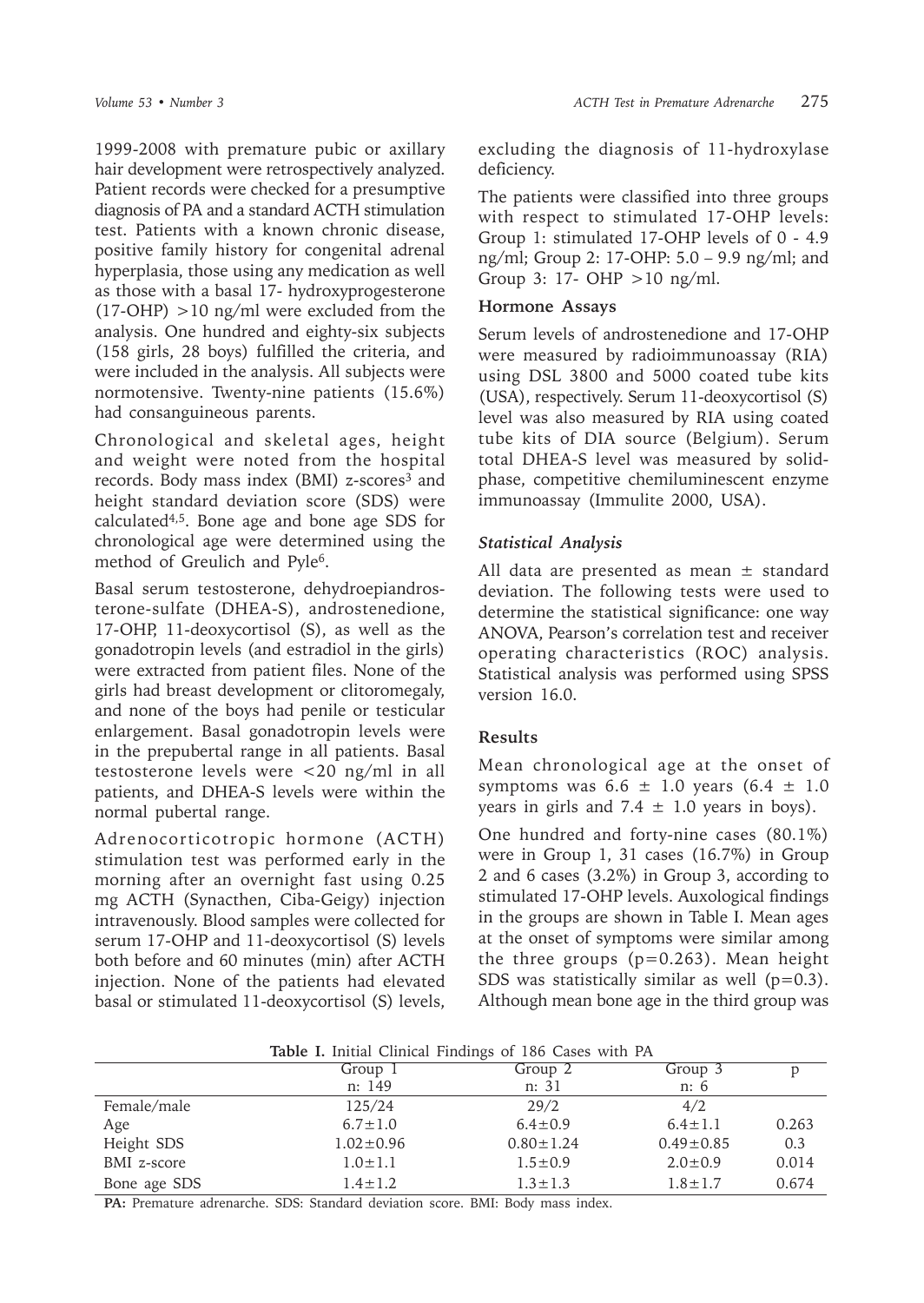

**Fig. 1.** Two of 139 patients (1.4%) whose basal 17- OHP levels were <2 ng/ml had stimulated 17-OHP level  $>10$  ng/ml.

greater than in the first two groups, there was no statistically significant difference between groups (0.674). Mean BMI z-scores differed among the three groups (p=0.014). Stimulated 17-OHP levels were directly correlated with BMI z-scores (r: 0.237 p=0.001).

Laboratory findings are shown in Table II. Mean basal serum 11-deoxycortisol (S) and androstenedione levels were similar among the three groups. Group 3 had the highest mean basal DHEA-S level (p=0.035). Stimulated 11-deoxycortisol (S) levels were also high in Groups 2 and 3 (p=0.003). Mean stimulated basal 17-OHP level increased in parallel to increasing mean basal 17-OHP level. Stimulated 17-OHP levels were directly correlated to basal 17-OHP levels (r: 0.419, p<0.001).

One hundred and thirty-nine patients had basal 17-OHP levels <2 ng/ml. Two of these patients (1.4%) had stimulated 17-OHP >10 ng/ml (Fig. 1).

Forty-seven patients had basal 17-OHP levels >2 ng/ml. Four of these patients (8.1%) had stimulated 17-OHP  $>10$  ng/ml (Fig. 2).

Table III shows the detailed clinical and laboratory characteristics of the 6 patients in Group 3. Two of these patients had a basal 17-OHP level <2 ng/ml. Both patients were girls and adrenarche was at the age of 6.2 years. Their heights were close to the mean according to age- and sex-related standards. One was obese (BMI z-score  $+2.83$ ) with an advanced bone age (bone age SDS  $+3.24$ ). Her 17-OHP level increased from 0.35 ng/ml to 11.28 ng/ml in the ACTH test. The other girl had normal weight; however, her bone age

was advanced (bone age SDS +3.64). Her 17- OHP level increased from 1.59 ng/ml to 18.19 ng/ml in the ACTH test.

ROC analysis showed that basal 17-OHP level of 2 ng/ml, 1 ng/ml and 1.55 ng/ml had a sensitivity of 66.7%, 83% and 83%, and a specificity of 78%, 48% and 70.6%, respectively, for the diagnosis of NCCAH (Fig. 3). One hundred and twenty-eight of 186 cases had a basal 17-OHP level  $<$ 1.55 ng/ml. Forty-six (35%) of these 128 patients had a bone age SDS >2 SDS, and in 20 patients, bone age was  $>3$  SDS.

ROC analysis of basal 17-OHP was repeated after excluding the two patients mentioned above (basal 17-OHP <2 ng/ml and stimulated 17-OHP  $>10$  ng/ml). A cutoff of 2 ng/ml for basal 17-OHP had 100% sensitivity and 80% specificity (Fig. 4). One hundred and thirtyeight patients (138 out of 186 patients, 74%) had basal 17-OHP <2 ng/ml. Forty-eight (34%) of these patients had a bone age SDS >2 SDS and 14 of them were >3 SDS.

Basal 17-OHP levels were >3 ng/ml in 14 patients. Twelve of these had a basal 17-OHP level <10 ng/ml. The sensitivity of basal 17-OHP level of 3 ng/ml was 77% and the specificity was 94%.

Five patients had basal 17-OHP levels >5 ng/ml. Only two of them had stimulated 17- OHP levels >10 ng/ml. A patient whose basal 17-OHP level was 6.03 ng/ml had stimulated level of 2.38 ng/ml.

### **Discussion**

Six out of 186 patients (3.2%) with typical PA were diagnosed as NC21OHD using the normograms published before7. Since



**Fig. 2.** Four of 47 patients (0.08%) whose basal 17- OHP levels were >2 ng/ml had stimulated 17-OHP levels  $>10$  ng/ml.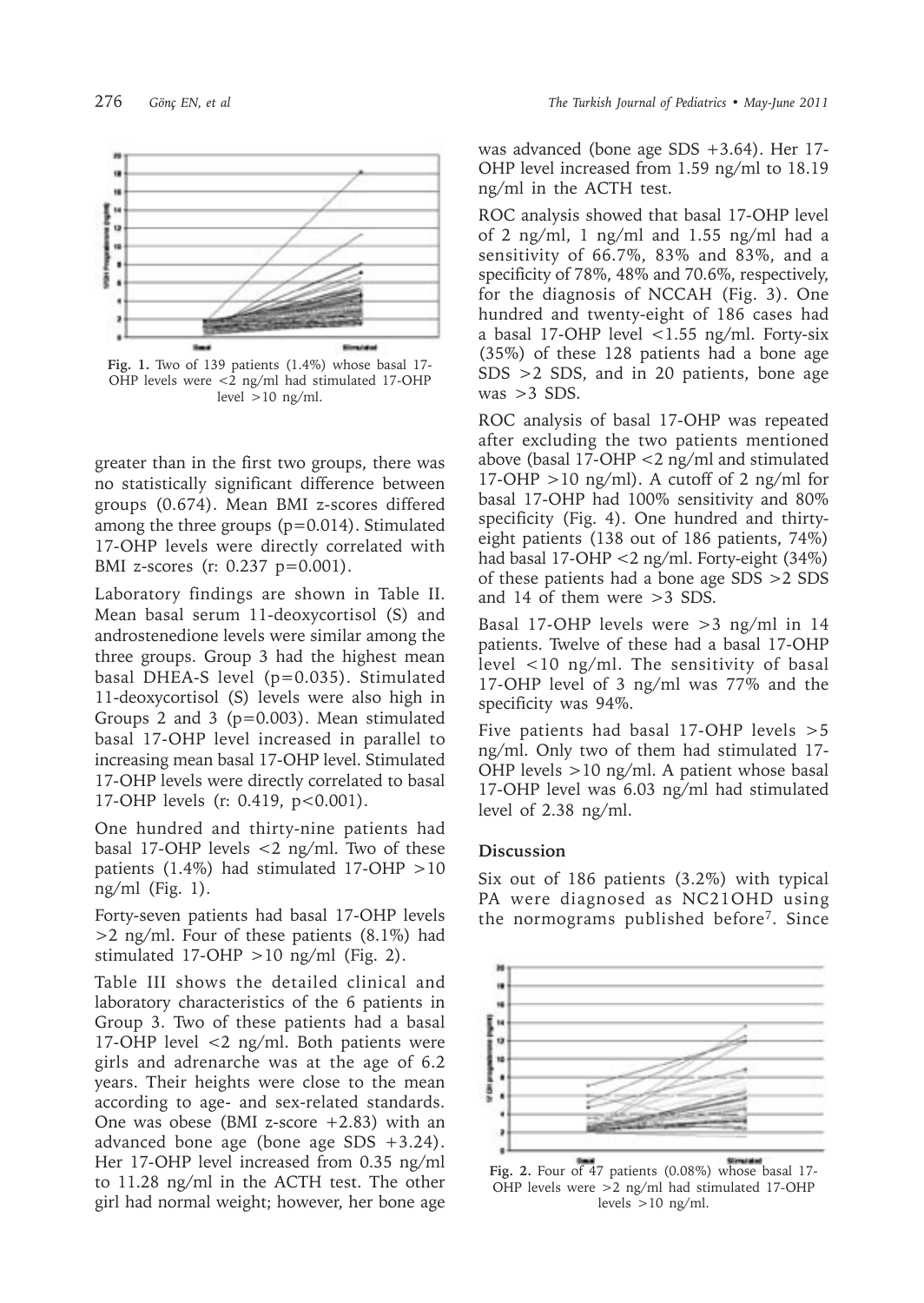|                                            | Group 1<br>n: 149 | Group 2<br>n: 31 | Group 3<br>n:6   | p       |
|--------------------------------------------|-------------------|------------------|------------------|---------|
| Basal 17-OHP $(ng/ml)$                     | $1.2 \pm 0.8$     | $2.0 \pm 1.3$    | $3.0 \pm 2.5$    | 0.002   |
| Basal 11-deoxy cortisol (S) (ng/ml)        | $2.2 \pm 1.2$     | $3.8 \pm 3.2$    | $1.9 \pm 1.3$    | 0.154   |
| Basal DHEA-S ( $\mu$ g/dl)                 | $83.9 \pm 51.2$   | $91.0 \pm 38.9$  | $138.4 \pm 80.7$ | 0.035   |
| Basal androstenedione (ng/ml)              | $0.9 \pm 0.4$     | $0.9 \pm 0.4$    | $0.9 \pm 0.5$    | 0.842   |
| Stimulated 17-OHP (ng/ml)                  | $3.1 \pm 0.9$     | $6.4 \pm 1.3$    | $13.2 \pm 2.5$   | < 0.001 |
| Stimulated 11-deoxycortisol (S)<br>(ng/ml) | $3.8 \pm 1.6$     | $5.1 \pm 1.7$    | $5.9 \pm 2.3$    | 0.003   |

**Table II.** Laboratory Findings of Patients

17-OHP: 17-dehydroxyprogesterone. DHEA-S: Dehydroepiandrosterone-sulfate.

patients with a basal 17-OHP level >10 ng/ml were excluded from the cohort, this prevalence does not reflect the real frequency of NC21OHD among cases with PA in the Turkish population. Since 15.6% of the marriages are consanguineous in our cohort, a higher frequency would be expected. A number of studies showed variable prevalences for NCCAH in the respective study populations. Nonclassical forms of CAH other than 21OHD are quite rare. Prevalence of NC21OHD among cases with PA ranged from 0-30% in different studies1,8-16. Prevalence among females with hyperandrogenism varied from 0.02 to 2.2%<sup>17-</sup> 19.

Diagnosis of NCCAH is based on ACTH

testing. There are established normograms for the diagnosis of CAH due to 21OHD. The normograms use stimulated 17-OHP levels in response to ACTH to differentiate the cases into normal, heterozygous, nonclassical, or classical CAH7. ACTH is a strong tool in the diagnosis of NCCAH; however, it is costly and invasive. Clinical and laboratory clues for the diagnosis of NCCAH in an effort to escape performing the test have been analyzed by other researchers previously. Bone maturation and auxological parameters were reported to be similar between cases with PA and NCCAH<sup>1,13,16</sup>. However, Balducci et al.<sup>9</sup> showed advanced bone age in 80% of cases with NC21OHD. In our cohort, mean chronological



**ROC Curve** 

 $1,0$  $0.0$ iensitivity  $0,6$ ö.  $0, 2$  $0.0$  $0.1$  $1,0$  $0.0$  $0.4$  $0.6$  $0.0$ 1 - Specificity AUC: 0.897

**ROC Curve** 



95% confidence interval (CI): 0.461-0.983 **Fig. 4.** ROC analysis of basal 17-OHP when 2 patients with basal 17-OHP <2 ng/ml and stimulated 17-OHP >10 ng/ml are excluded.

**Fig. 3.** ROC analysis of basal 17-OHP when all the Area under the curve (AUC): 0.772

patients are included.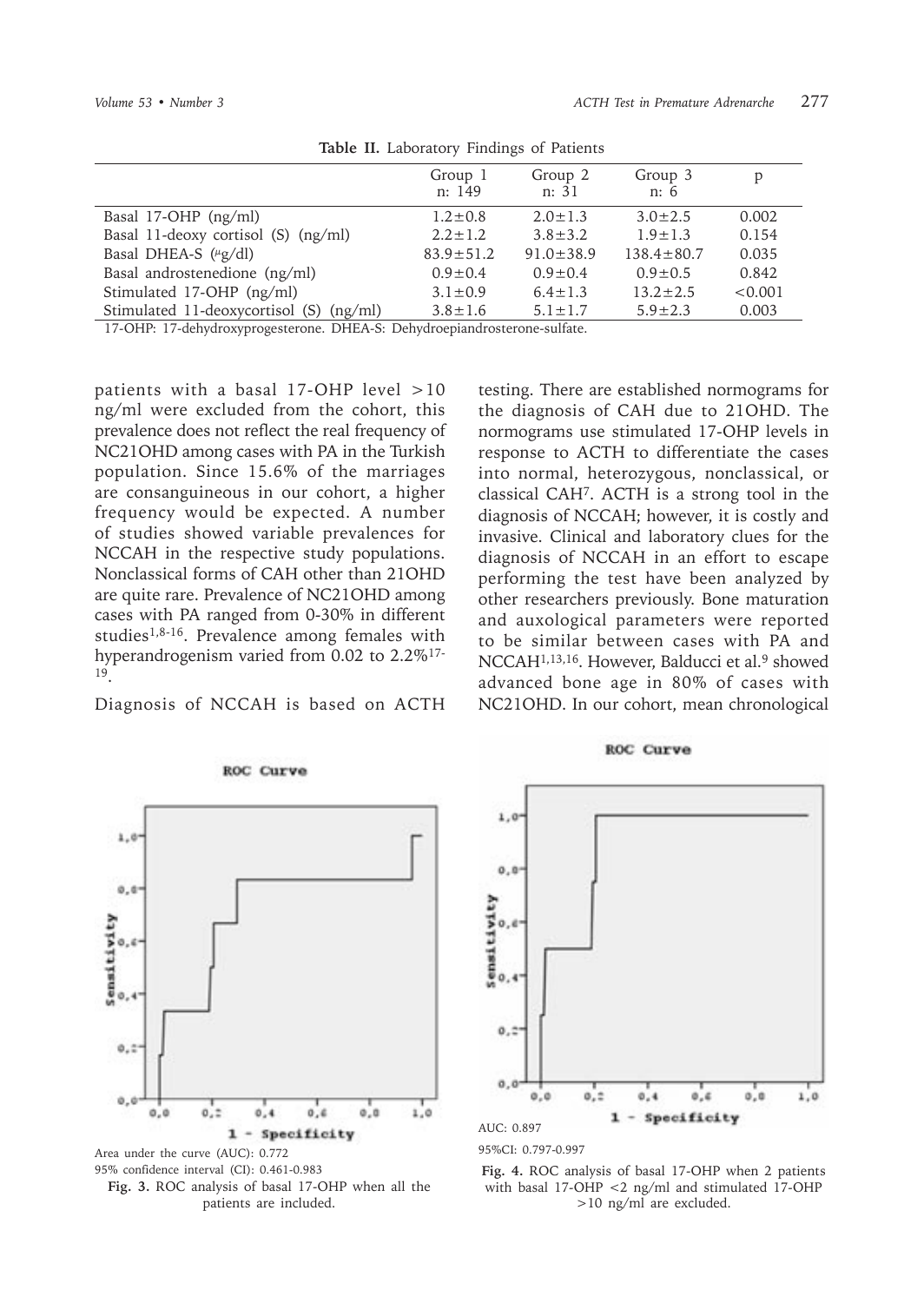|         |     |     |            | Table 1        |                        | III. Clinical and Laboratory Findings of the Patients in Group 3                                                              |                             |                                                    |                             |                                                        |
|---------|-----|-----|------------|----------------|------------------------|-------------------------------------------------------------------------------------------------------------------------------|-----------------------------|----------------------------------------------------|-----------------------------|--------------------------------------------------------|
| Patient | Sex | Age | Height SDS | BMI z-score    | Bone age<br><b>SDS</b> | Androstenedione<br>(ng/ml)                                                                                                    | DHEA-S ( <sup>µg/dl</sup> ) | 11-deoxy cortisol<br>$(S)$ $(ng/ml)$<br>Stimulated | $17-OHP$ $(ng/ml)$<br>Basal | $17$ -OHP $(ng)$<br>Stimulated<br>$\widehat{\text{m}}$ |
|         |     | 6.3 | $-0.02$    | 2.83           | 3.24                   | 0.3                                                                                                                           | 94.0                        | 4.4                                                | 0.35                        | 11.28                                                  |
|         | 山   | 6.3 | $-0.07$    | 0.67           | 3.64                   | $\frac{6}{1}$                                                                                                                 | 129.0                       | 4.5                                                | $-59$                       | 18.19                                                  |
|         | ⋝   | 6.7 | 0.73       | 3.19           | 1.52                   | $\frac{6}{3}$                                                                                                                 | 89.1                        | 4.2                                                | 2.09                        | 11.85                                                  |
|         | Σ   | P.0 | 2.06       | 2.24           | 3.1                    | $\frac{8}{2}$                                                                                                                 | 137.0                       | 10.1                                               | 2.14                        | 13.59                                                  |
| LC.     | ╙   | 4.5 | 0.49       | .<br>39        | $-0.39$                | $\overline{0}$ .                                                                                                              | 297.0                       | 7.4                                                | 5.30                        | 12.53                                                  |
| 9       | Щ   | 8.0 | $-0.25$    | $\overline{6}$ | 0.09                   | $\frac{8}{2}$                                                                                                                 | 84.3                        | 5.1                                                | 7.10                        | 12.00                                                  |
|         |     |     |            |                |                        | 17-OHP: 17-dehydroxyprogesterone. DHEA-S: Dehydroepiandrosterone-sulfate. SDS: Standard deviation score. BMI: Body mass index |                             |                                                    |                             |                                                        |

age and height did not differ among groups of cases. Bone age SDS for chronological age was also statistically comparable among groups. Bone ages overlapped among groups. However, three of our patients with NC21OHD had bone age SDS above, and the remaining below, 2 SDS.

Armengaud et al. 1 noticed increased BMI in patients with NCCAH. The mean BMI was also higher in our cases with NC21OHD. However, again, half of them had BMI z-score above 3 and the other half below 2 SDS. Thus, bone age and BMI do not seem to be reliable predictors for the diagnosis of NCCAH. Mean basal levels of DHEA-S and 11-deoxycortisol (S) were higher in our cases with NC21OHD. Unfortunately, there is no clear cutoff for these variables to differentiate NCCAH from normal. Leite et al. 8 also studied basal androgen levels and showed that there was overlap between PA and NCCAH. Armengaud et al.<sup>1</sup> reported increased androstenedione and testosterone levels in cases with NCCAH. We could not find any difference in androstenedione levels among the three groups, and testosterone levels were in the prepubertal range in all of our cases.

Many researchers are still trying to identify a cutoff level for basal 17-OHP that will exclude the diagnosis of NC21OHD and avoid unnecessary ACTH testing. Generally, a basal 17-OHP level of 2 ng/ml is accepted as a cutoff level to document the need for an ACTH test in the diagnosis of NC21OHD. Armengaud et al. 1 showed that 2 ng/ml for a basal level of 17-OHP is 100% sensitive and 99% specific for the diagnosis of NC21OHD among 238 cases with PA. Likitmaskul et al.<sup>14</sup> also reported that none of the 12 children with NCCAH had a basal 17-OHP level <2 ng/ml. A similar question is forwarded in adult females with hyperandrogenism. Azziz et al.17,18 demonstrated that all NCCAH females investigated for hyperandrogenism had basal 17-OHP >2 ng/ml, and suggested 2 ng/ml as a cutoff level in female hyperandrogenism. Dewailly et al.20 recommended an ACTH test when the basal 17-OHP level was >2 ng/ml, as NC21OHD was unlikely in the case with lower basal 17-OHP. Contrary to all these findings, there are several reports showing NC21OHD cases with lower basal 17-OHP levels. Bachega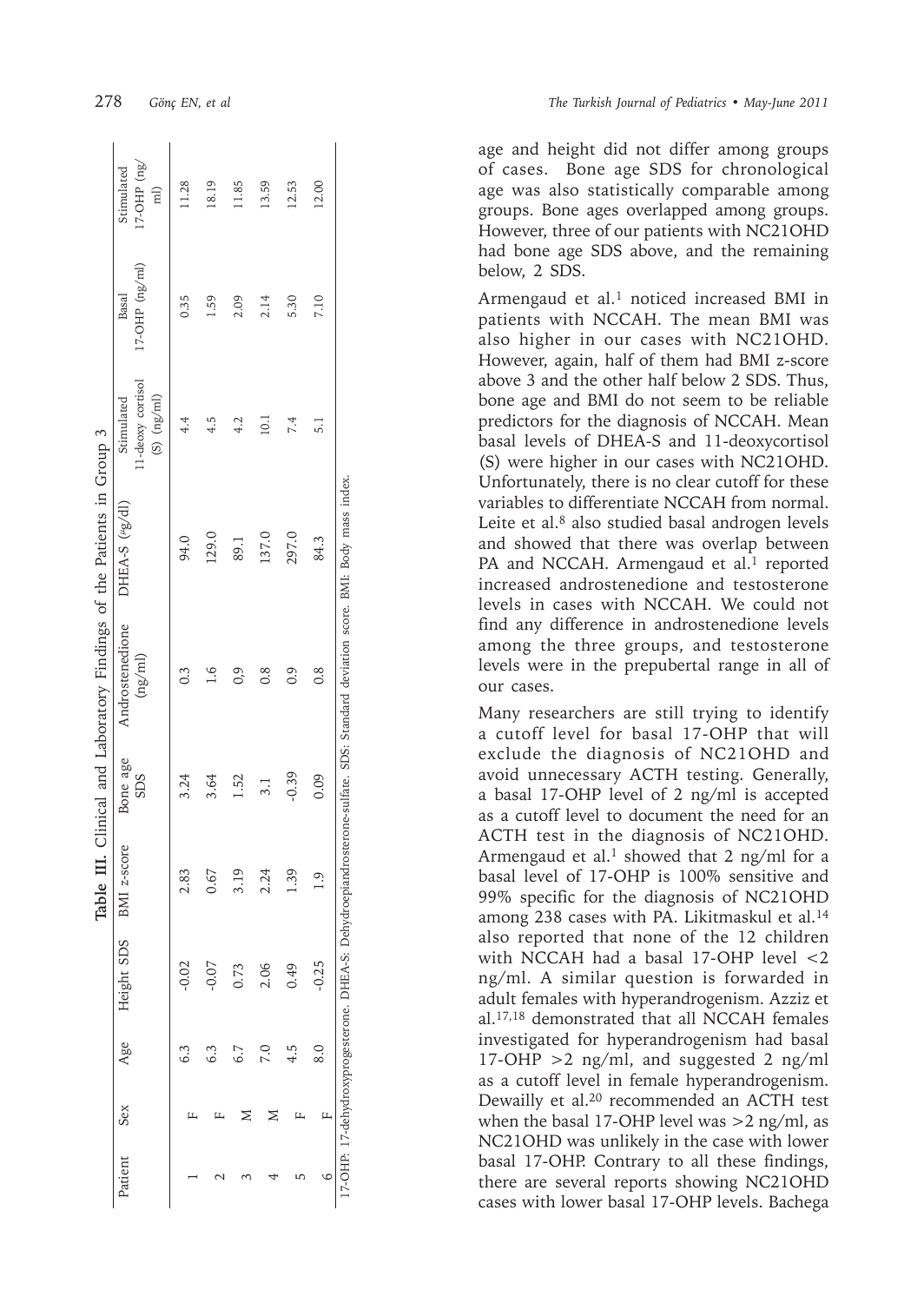et al.21 reported that four of 58 patients with NCCAH had basal 17-OHP levels <2 ng/ml. Similarly 13-14% of patients with NC21OHD would have been missed if the basal 17-OHP level of 2 ng/ml had been used $11,22$ . Escobar-Morreale et al.<sup>19</sup> proposed a cut-off level of 1.7 ng/ml with 100% sensitivity and 88.6% specificity.

In the current cohort, 33% of NC21OHD cases had a basal 17-OHP level of <2 ng/ml. Even a basal level of 0.35 ng/ml can end up with a stimulated level of  $>10$  ng/ml in the ACTH test. A cutoff level of 2 ng/ml was 66.7% sensitive and 78% specific for NC21OHD. ROC analysis of our data showed that a cutoff level of 1.55 ng/ml had higher sensitivity (83%) and specificity (70.6%). If the cutoff level was taken as 2 ng/ml, 26% (48/186) of cases with PA would undergo ACTH test, and two patients (33%) would have been missed; whereas, if the cutoff level was taken as 1.55 ng/ml, 31% (58/186) of cases with PA would undergo ACTH test, and only one case would have been missed. Two NC21OHD patients whose basal 17-OHP levels were <2 ng/ml had bone ages above 3 SDS. Thus, it is possible to perform ACTH test in cases with PA whose basal 17-OHP is  $>1.55$  ng/ml and in those with a 17-OHP level <1.55 ng/ml and advanced bone ages. Eighty-two cases out of 128 (64%) with basal 17-OHP level  $\langle 1.55 \text{ ng/ml had bone age} \rangle$ SDS <2 SDS, meaning that at least 82 of 186 cases (44%) with PA can be followed without performing ACTH test.

Is there a cutoff level for basal 17-OHP to diagnose NC21OHD without performing ACTH test? Leite et al.<sup>8</sup> showed that a basal level of 17-OHP >3 ng/ml was sufficient for the diagnosis of NC21OHD. The study group was small in that report; thus, it is hard to reach a conclusion. The most commonly used cutoff in this respect is 5 ng/m $1^{10,20,21,23}$ . We had five cases with PA whose basal 17-OHP levels were  $>5$  ng/ml. Three (60%) of them had stimulated 17-OHP level <10 ng/ml. Thus, if a cutoff level of 5 ng/ml is accepted, 60% of cases were misdiagnosed as NC21OHD. One patient whose basal 17-OHP level was 6 ng/ml had lower stimulated level than basal. This might be explained by the fact that, at times, the stress of blood sampling may be a stronger stimulus than the ACTH itself. Thus,

individual factors that may alter basal levels of steroids should be considered when diagnosing NC21OHD.

In conclusion, the overall prevalence of NC21OHD among cases with PA whose basal 17-OHP levels were <10 ng/ml was only 3.2%. Use of a cutoff of 2 ng/ml for basal 17-OHP for carrying out an ACTH test may miss a diagnosis of NC21OHD in up to one-third of the cases. Overdiagnosis of NC21OHD can occur in 60% of cases if 5 ng/ml is accepted as a cutoff for basal 17-OHP.

#### **REFERENCES**

- 1. Armengaud JB, Charkaluk M, Trivin C, et al. Precocious pubarche: distinguishing late-onset congenital adrenal hyperplasia from premature adrenarche. J Clin Endocrinol Metab 2011; 94: 2835-2840.
- 2. New MI. Extensive clinical experience: nonclassical 21-hydroxylase deficiency. J Clin Endocrinol Metab 2006; 91: 4205-4214.
- 3. Fredriks AM, van Buuren S, Wit JM, Verloove-Vanhorick SP. Body mass index measurements in 1996-7 compared with 1980. Arch Dis Child 2000; 82: 107-112.
- 4. Tanner JM, Whitehouse RH, Takaishi M. Standards from birth to maturity for height, weight, height velocity and weight velocity: British children 1965. Part I. Arch Dis Child 1966; 41: 454-471.
- 5. Tanner JM, Whitehouse RH, Takaishi M. Standards from birth to maturity for height, weight, height velocity and weight velocity: British children, 1965. Part II. Arch Dis Child 1966; 41: 613-635.
- 6. Greulich WW, Pyle SI. Radiographic Atlas of Skeletal Development of the Hand and Wrist (2nd ed). Stanford: Stanford University Press; 1959.
- 7. New MI, Lorenzen F, Lerner AJ, et al. Genotyping steroid 21-hydroxylase deficiency: hormonal reference data. J Clin Endocrinol Metab 1983; 57: 320-326.
- 8. Leite MV, Mendonça BB, Arnhold IJ, et al. Identification of nonclassical 21-hydroxylase deficiency in girls with precocious pubarche. J Endocrinol Invest 1991; 14: 11-15.
- 9. Balducci R, Boscherini B, Mangiantini A, Morellini M, Toscano V. Isolated precocious pubarche: an approach. J Clin Endocrinol Metab 1994; 79: 582-589.
- 10. Azziz R, Dewailly D, Owerbach D. Clinical review 56: nonclassic adrenal hyperplasia: current concepts. J Clin Endocrinol Metab 1994; 78: 810-815.
- 11. Temeck JW, Pang S, Nelson C, New MI. Genetic defects of steroidogenesis in premature pubarche. J Clin Endocrinol Metab 1987; 64: 609-617.
- 12. Siegel SF, Finegold DN, Urban MD, McVie R, Lee P. Premature pubarche: etiological heterogeneity. J Clin Endocrinol Metab 1992; 74: 239-247.
- 13. del Balzo P, Borrelli P, Cambiaso P, Danielli E, Cappa M. Adrenal steroidogenic defects in children with precocious pubarche. Horm Res 1992; 37: 180-184.